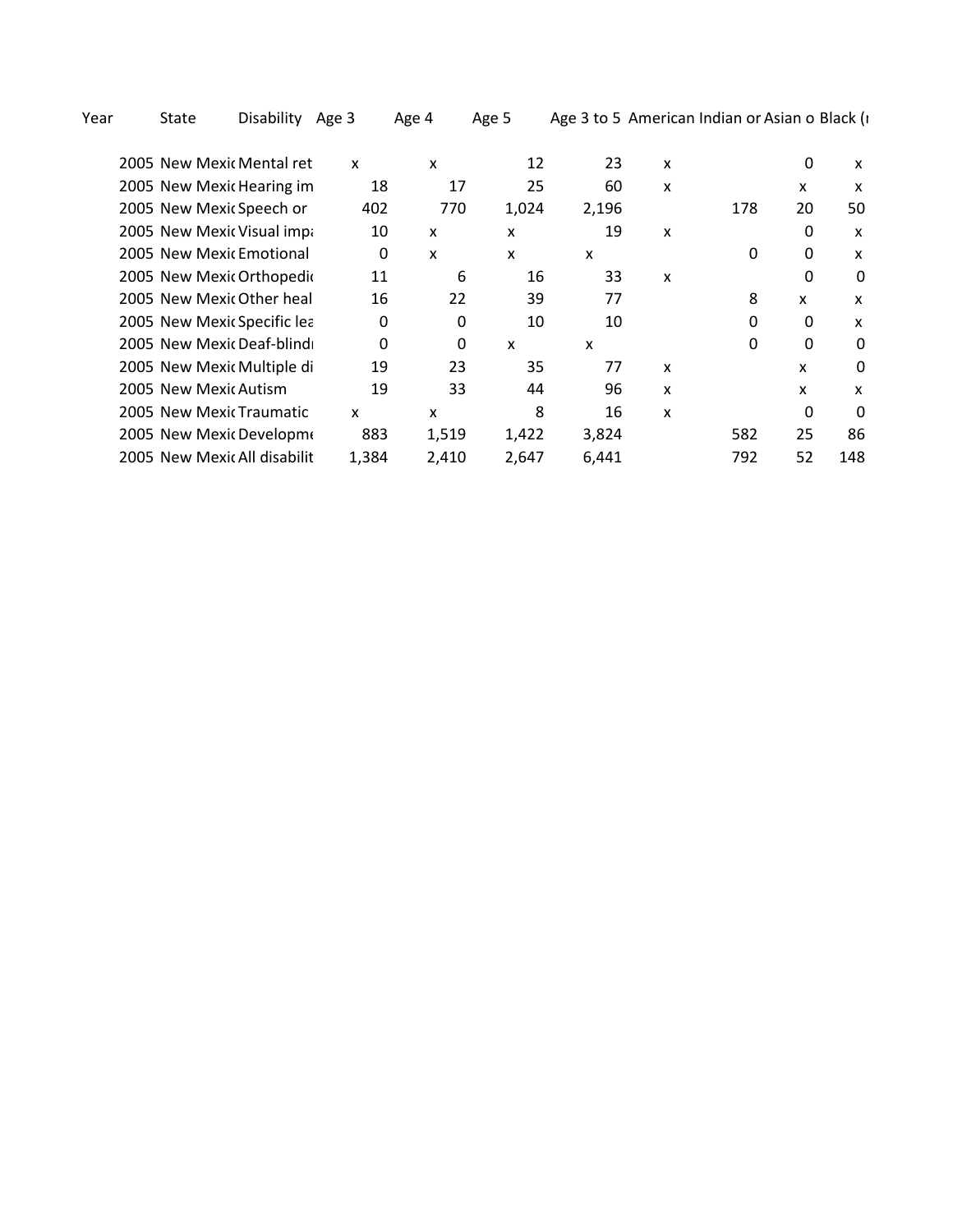|       |                  |   | Hispanic A White (I Age 3-5 Ethnicity T Age 6 |       | Age 7     | Age 8 | Age 9 | Age 10                    | Age 11      |
|-------|------------------|---|-----------------------------------------------|-------|-----------|-------|-------|---------------------------|-------------|
| 5     | 13               |   | 23                                            | 30    | 43        | 79    | 86    | 98                        | 117         |
| 29    | 23               |   | 60                                            | 24    | 41        | 28    | 33    | 48                        | 49          |
| 1,104 | 844              |   | 2,196                                         | 1,471 | 1,465     | 1,195 | 951   | 807                       | 649         |
| 13    | X                |   | 19                                            | 14    | X         | 12    | x     | 15                        | 12          |
| X     | X                | X |                                               | 21    | 62        | 97    | 146   | 161                       | 217         |
| 17    | X                |   | 33                                            | 12    | 15        | 12    | 18    | 16                        | 18          |
| 38    | 26               |   | 77                                            | 66    | 120       | 189   | 254   | 269                       | 308         |
| 5     | X                |   | 10                                            | 58    | 304       | 797   | 1,243 | 1,747                     | 2,015       |
| X     | $\boldsymbol{0}$ | x |                                               | X     | $\pmb{0}$ | X     | X     | x                         | $\mathbf 0$ |
| 45    | 20               |   | 77                                            | 31    | 34        | 46    | 67    | 66                        | 85          |
| 44    | 48               |   | 96                                            | 44    | 48        | 36    | 37    | 43                        | 36          |
| X     | 6                |   | 16                                            | X     | X         | X     | 9     | $\boldsymbol{\mathsf{x}}$ | 13          |
| 2,044 | 1,087            |   | 3,824                                         | 1,086 | 839       | 602   | 326   | $\mathbf 0$               | $\mathbf 0$ |
| 3,356 | 2,093            |   | 6,441                                         | 2,862 | 2,990     | 3,102 | 3,179 | 3,278                     | 3,519       |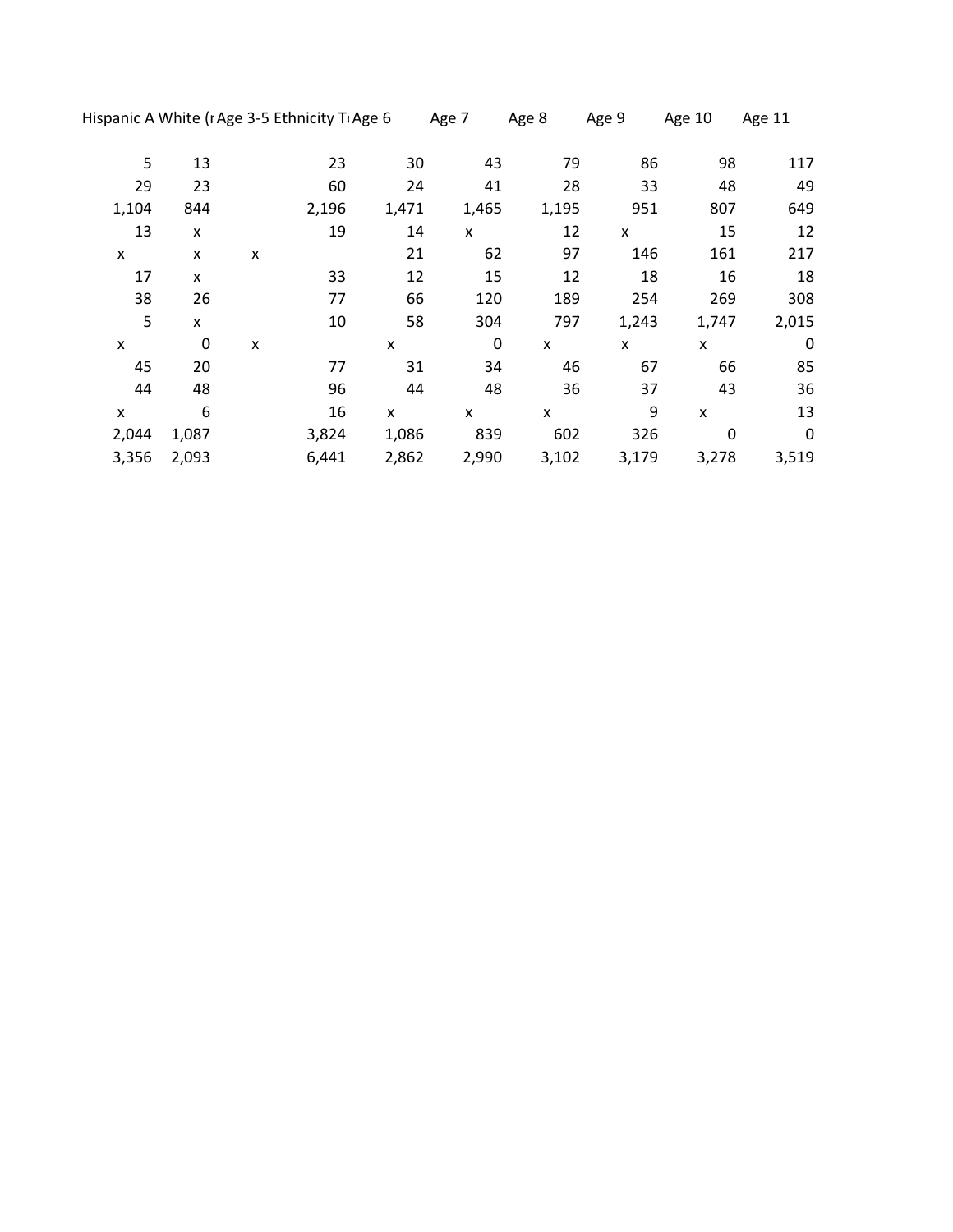| Age 6 to 11Age 12 |       | Age 13 | Age 14 | Age 15   | Age 16   | Age 17       | Age 12 to 17 | Age 18 |
|-------------------|-------|--------|--------|----------|----------|--------------|--------------|--------|
| 453               | 136   | 164    | 152    | 159      | 164      | 175          | 950          | 111    |
| 223               | 41    | 51     | 53     | 51       | 38       | 40           | 274          | 20     |
| 6,538             | 540   | 455    | 334    | 297      | 179      | 153          | 1,958        | 52     |
| 74                | X     | 13     | X      | 16       | <b>X</b> | 17           | 81           | X      |
| 704               | 260   | 284    | 344    | 335      | 299      | 248          | 1,770        | 120    |
| 91                | 20    | 12     | 14     | <b>X</b> | 16       | $\mathsf{x}$ | 81           | 11     |
| 1,206             | 369   | 350    | 337    | 293      | 259      | 197          | 1,805        | 80     |
| 6,164             | 2,215 | 2,407  | 2,574  | 2,623    | 2,587    | 2,241        | 14,647       | 1,184  |
| 5                 | X     | 0      | X      | X        | X        | X            | 11           | X      |
| 329               | 75    | 85     | 75     | 99       | 65       | 75           | 474          | 53     |
| 244               | 35    | 34     | 28     | 37       | 34       | 30           | 198          | 21     |
| 46                | 15    | 15     | 26     | 27       | 22       | 24           | 129          | 14     |
| 2,853             | 0     | 0      | 0      | 0        | 0        | 0            | 0            | 0      |
| 18,930            | 3,720 | 3,870  | 3,947  | 3,948    | 3,680    | 3,213        | 22,378       | 1,680  |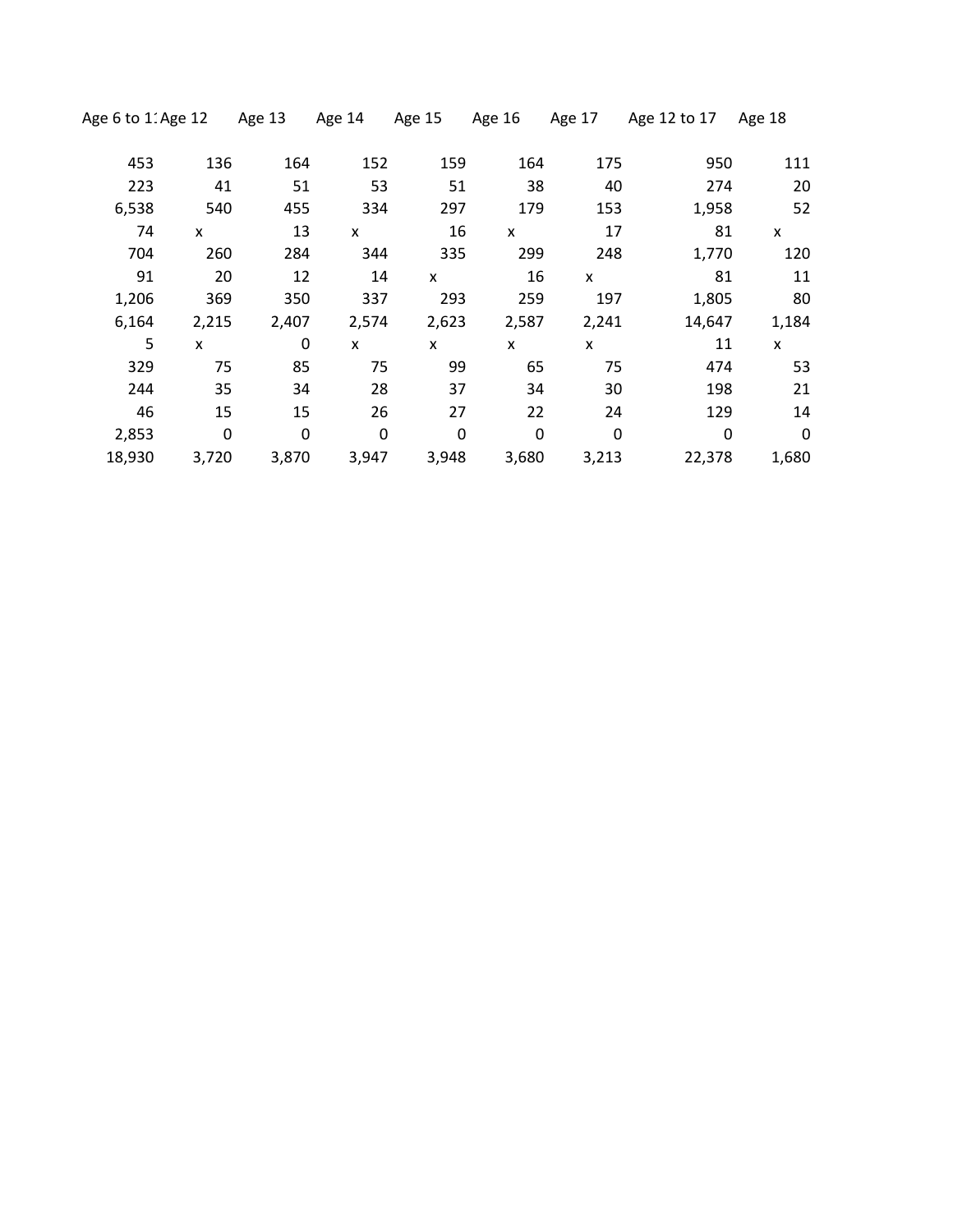|  | Age 19 | Age $20$ |  |
|--|--------|----------|--|
|  |        |          |  |

Age 19 Age 20 Age 21 Age 18 to 21 Age 6 to 21 American Indian or Asian o Black (I Hispanic A

| 88  | 67               | 55          | 321   | 1,724  | 215   | 16  | 67        | 997    |
|-----|------------------|-------------|-------|--------|-------|-----|-----------|--------|
| 15  | X                | X           | 46    | 543    | 70    | 9   | 9         | 309    |
| 6   | X                | x           | 61    | 8,557  | 924   | 80  | 206       | 4,749  |
| X   | X                | X           | 15    | 170    | 33    | X   | x         | 80     |
| 39  | 17               | 10          | 186   | 2,660  | 304   | 12  | 116       | 1,194  |
| X   | X                | x           | 20    | 192    | 10    | X   | X         | 109    |
| 22  | 9                | 5           | 116   | 3,127  | 248   | 16  | 92        | 1,389  |
| 279 | 68               | 47          | 1,578 | 22,389 | 3,000 | 103 | 764       | 12,568 |
| X   | $\boldsymbol{0}$ | $\mathbf 0$ | 6     | 22     | 5     | X   | X         | 10     |
| 34  | 38               | 19          | 144   | 947    | 170   | 8   | 21        | 431    |
| 13  | 11               | 7           | 52    | 494    | 32    | 11  | 22        | 160    |
| 8   | X                | x           | 28    | 203    | 21    | X   | X         | 111    |
| 0   | 0                | 0           | 0     | 2,853  | 360   | 24  | 84        | 1,651  |
| 511 | 222              | 160         | 2,573 | 43,881 | 5,392 |     | 286 1,396 | 23,758 |